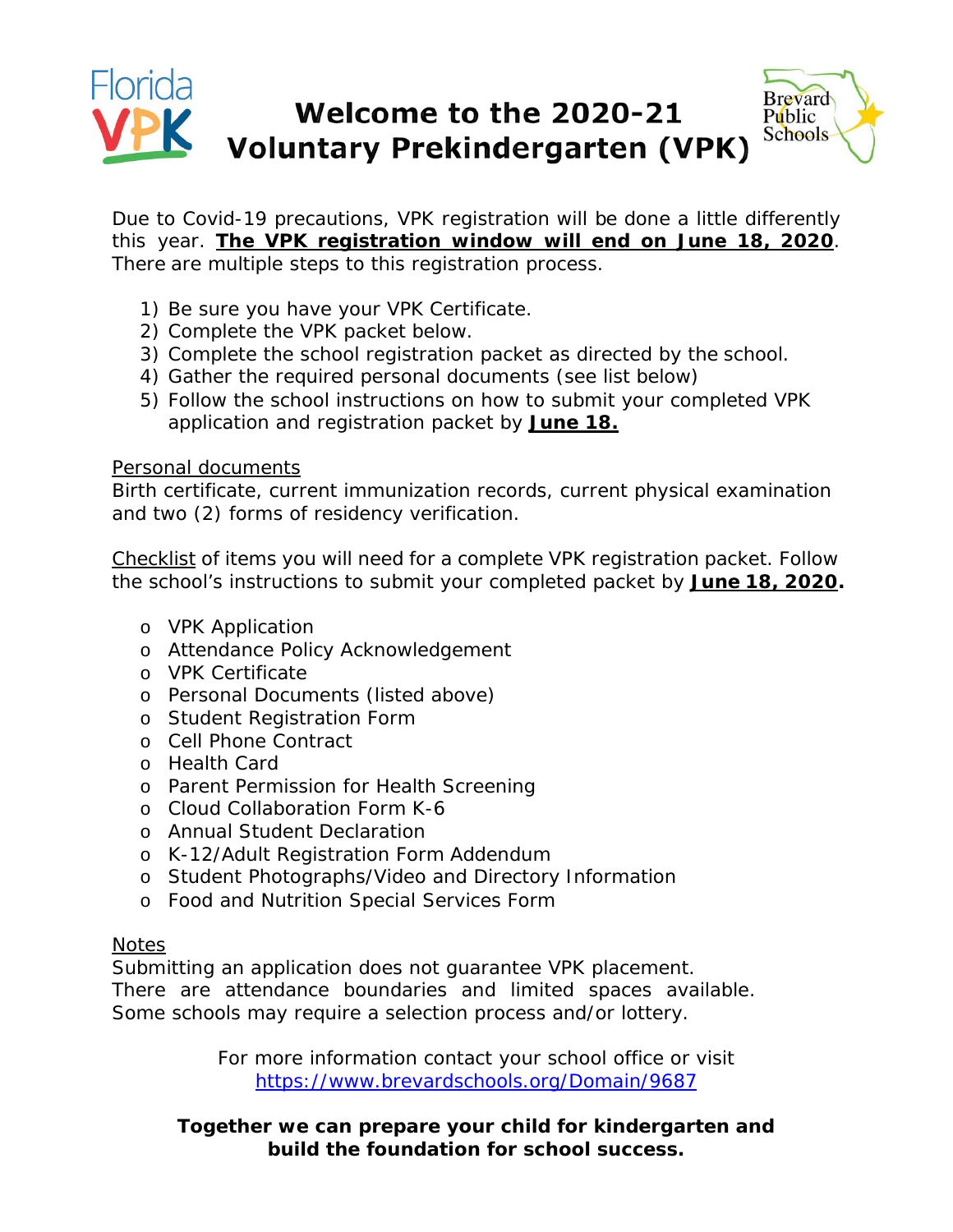

**Let's read, sing, talk, play, learn and grow in VPK!**



**Brevard Public Schools offers free, full day VPK programs with certified teachers & instructional assistants, free breakfast & lunch.**

Children must be 4 years old on or before September 1, 2020 and live in Brevard County.

Children born between February 2 and September 1 of the calendar year may postpone VPK enrollment until the following school year when the child will be 5 years old.

**Apply now for the VPK Certificate**



**Apply now for the VPK Certificate of Eligibility** by visiting the Early Learning Coalition of Brevard <https://www.elcbrevard.org/> and completing the application on the Florida's Early Childhood Family Portal



## **School VPK applications are being accepted until June 18, 2020**



**Apply and register for a VPK program by visiting the school's website or contacting the school you are interested in attending.** 

**Keep in mind the limitations noted on the next page, for schools hosting VPK.**

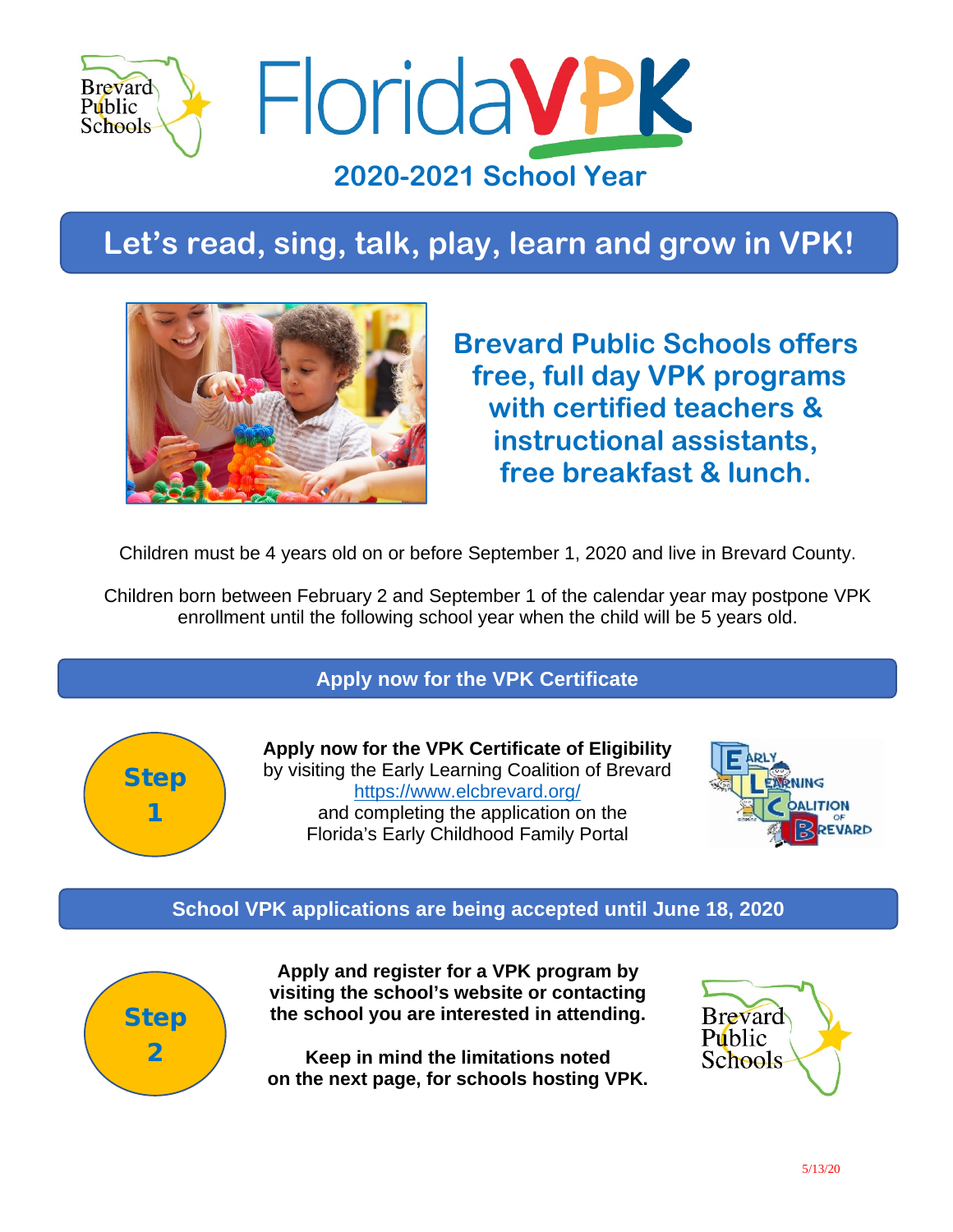## **Welcome to Brevard Public Schools VPK Programs**

**To apply and register for a VPK program, please visit the school's website or contact the school you are interested in attending. Keep in mind the limitations noted under each program title. Applications will be accepted until June 18, 2020.** 

## **Step FOURward VPK**

*Step FOURward VPK is a state & federal Title I funded program for students who live in the attendance area of the school.*

> Cape View Elementary Columbia Elementary Dr. W. J. Creel Elementary Croton Elementary Fairglen Elementary Golfview Elementary Harbor City Elementary MILA Elementary Pinewood Elementary Riviera Elementary Sabal Elementary Turner Elementary



## **High School VPK**

*Selected high schools offer VPK to students in all attendance areas on a modified schedule.* 

> Eau Gallie High School Merritt Island High School Palm Bay High School Satellite High School Viera High School

*High School VPK has an adjusted student schedule; Tuesdays – Fridays and 5 – 6 hours a day.* 

## **Blended VPK**

*Blended VPK is open to all attendance areas for basic education and exceptional education students working together.*

> Atlantis Elementary Audubon Elementary Columbia Elementary Dr. W. J. Creel Elementary Longleaf Elementary McAuliffe Elementary Oak Park Elementary Palm Bay Elementary Pinewood Elementary Riviera Elementary Saturn Elementary Sea Park Elementary Sunrise Elementary Ralph Williams Elementary

# **Head Start VPK & Head Start 3**

*Head Start is a federally funded program for 3 and 4-year-old children and their families. Eligibility is based on family income guidelines.*

**Please visit the [Head Start website](https://fl02201431.schoolwires.net/Page/3601) or contact the office at 321-617-7786 ext. 31380 for information and to apply**.

> Cambridge Elementary Coquina Elementary Discovery Elementary Endeavour Elementary Enterprise Elementary Jupiter Elementary Mims Elementary Palm Bay Elementary Port Malabar Elementary Saturn Elementary Sherwood Elementary University Park Elementary

**Submitting an application does not guarantee VPK placement. There are attendance boundaries and limited space available. Some schools may require a selection process and/or lottery. Before and After School Care services are not available to VPK students.**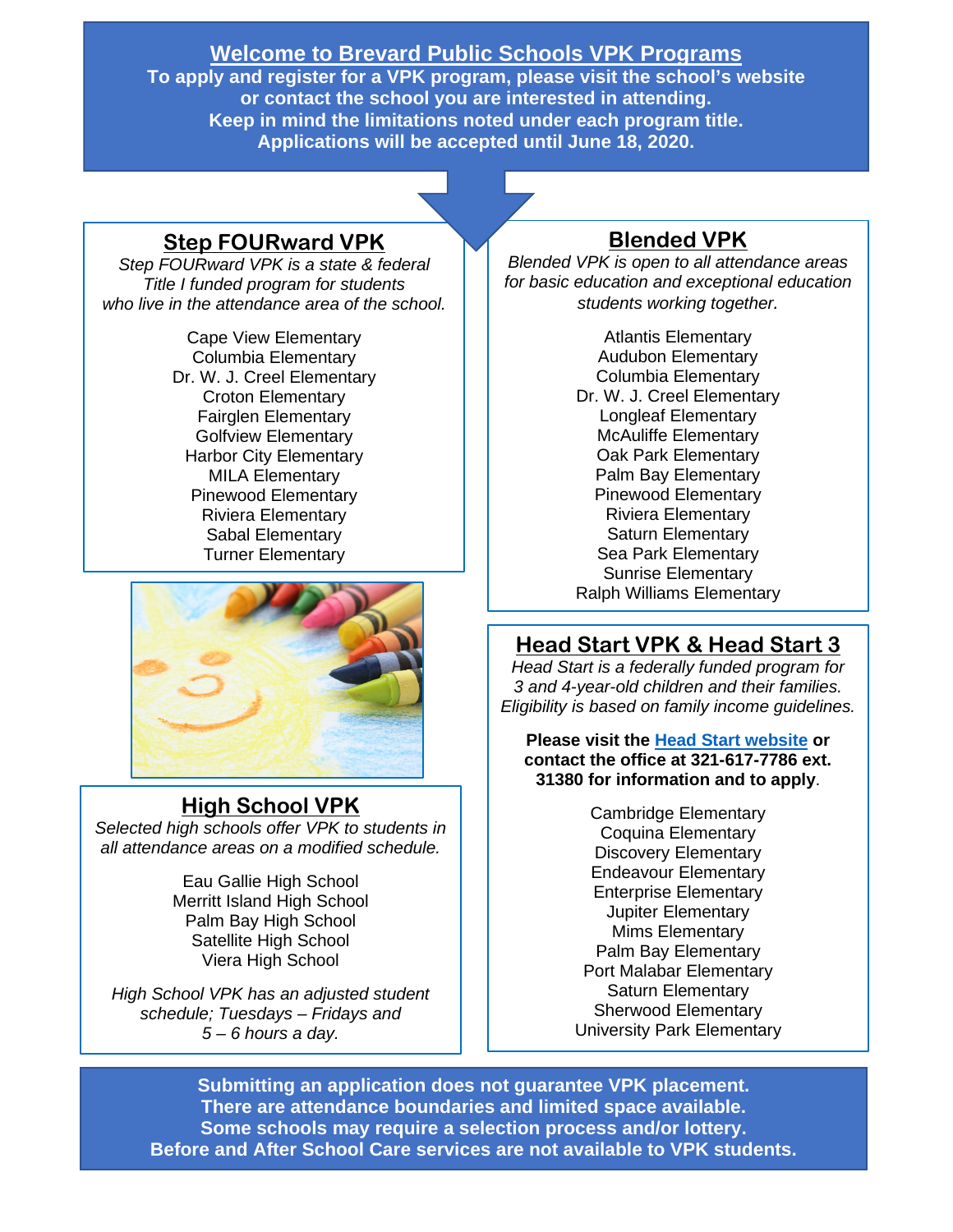| <b>Brevard</b><br>Public<br>Schools              | <b>Brevard Public Schools</b><br><b>VPK</b> Application<br>For Blended VPK and High School VPK<br>2020-21 School Year                                          |                           |     |
|--------------------------------------------------|----------------------------------------------------------------------------------------------------------------------------------------------------------------|---------------------------|-----|
| <b>Please print:</b>                             |                                                                                                                                                                |                           |     |
|                                                  | Student's Name: First Middle                                                                                                                                   | $\overline{L}$ ast        |     |
|                                                  |                                                                                                                                                                |                           |     |
|                                                  |                                                                                                                                                                | City                      | Zip |
| Phone: <u>Day time</u> phone number              |                                                                                                                                                                | Alternate phone number    |     |
|                                                  | Date of Birth: $\qquad \qquad$ Race: $\qquad \qquad$ Nale $\bigcirc$ Female                                                                                    |                           |     |
| school and placement in a class is not guarantee | Do you have a 2020-2021 VPK Certificate? $\bigcirc$ YES $\bigcirc$ No<br>I understand this is an application for a Blended VPK or High School VPK slot at this |                           |     |
|                                                  | Parent's Signature                                                                                                                                             |                           |     |
| <b>For Office Use Only:</b>                      |                                                                                                                                                                |                           |     |
|                                                  |                                                                                                                                                                |                           |     |
|                                                  |                                                                                                                                                                | Parent Notification Date: |     |
| <b>VPK Certificate of Eligibility</b>            |                                                                                                                                                                | Lottery Number            |     |
| <b>Birth Certificate</b>                         |                                                                                                                                                                |                           |     |
| Immunizations                                    |                                                                                                                                                                |                           |     |
| <b>Current Physical</b>                          |                                                                                                                                                                |                           |     |
| <b>Residency Verification</b>                    |                                                                                                                                                                |                           |     |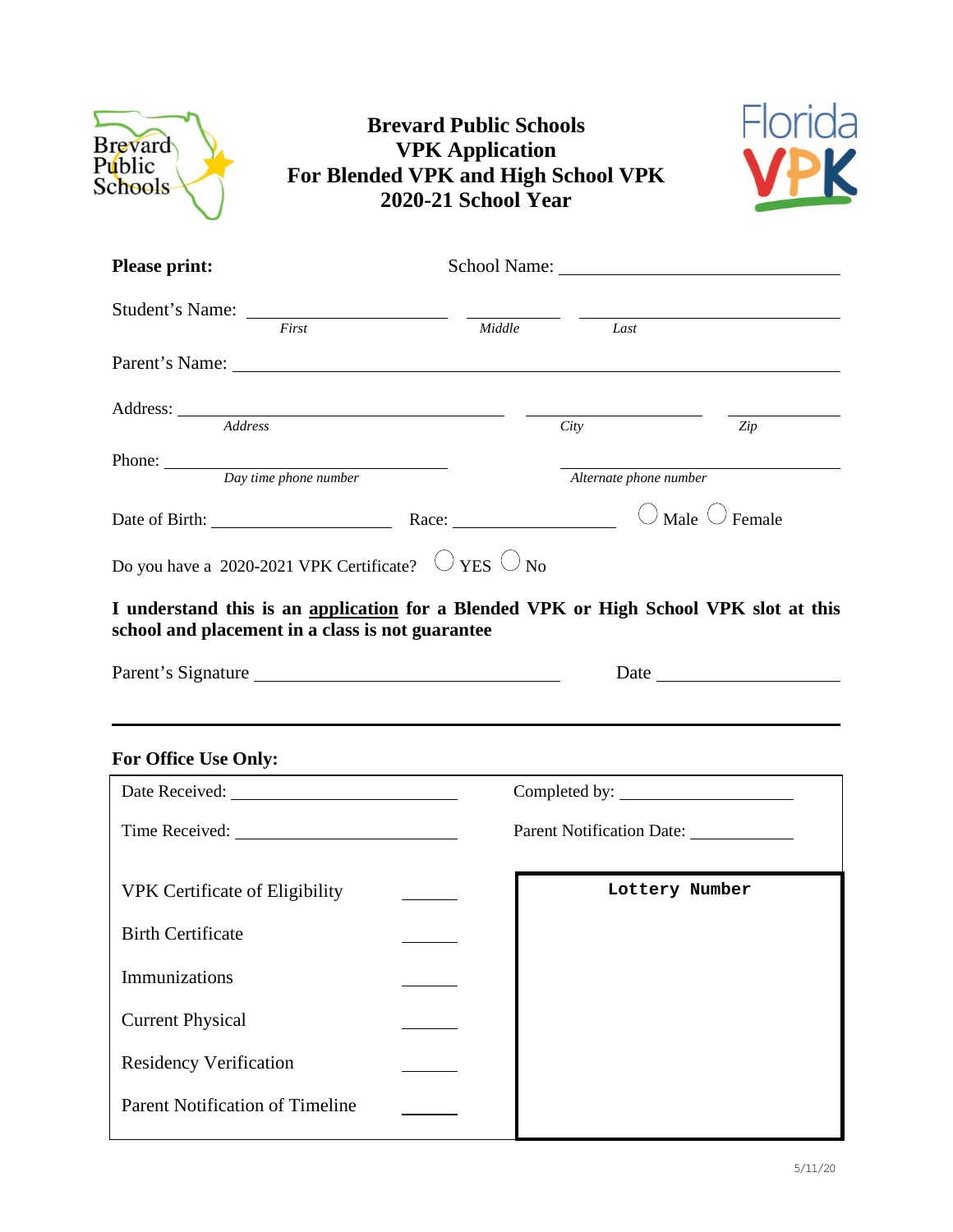### **Parent Notification of Timeline for Blended VPK or High School VPK**

Dear Parents,

Due to an overwhelming interest in the Brevard Public Schools Blended or High School Voluntary Prekindergarten (VPK) program, it may be necessary to conduct a lottery to determine enrollment for 2020-21. If there are more registrations submitted than space available at the close of VPK registration on June 18, the lottery procedures will be implemented according to the following timeline:

#### **Now until June 18, 2020 VPK Registration**

Parents complete VPK application, district registration documents and provide the school with the following items.

VPK Certificate of Eligibility Birth Certificate Immunization Records Current Physical Examination Two Forms of Residency Verification

The required items must be submitted to the school by 4:00 p.m. Only complete application packets will be given a number for the lottery drawing. No faxed applications will be accepted. Early submissions have no advantage over other applications since final selection is determined by lottery. Lottery numbers will be assigned after June 18 and will not be provided to the parents until after the lottery drawing.

#### **June 18 – July 3, 2020 Lottery Process**

The school will conduct the VPK lottery. The lottery will be videotaped. It is open to the public, and public viewing and seating will be available. Parents are NOT required to attend the lottery process. Please contact the school if you would like the date. The public may only observe and will not be permitted in the immediate lottery area. Names of students will not be announced during the lottery; only numbers will be called.

#### **July 6, 2020 Parent Notification**

On or before July 6, the school will notify parents if the lottery was needed and the lottery results. In the event a child was placed on the wait list, the parent will be asked to come back to the school to pick up their child's registration packet including the VPK Certificate of Eligibility.

For children not placed in a class, parents have the following options:

- The child's name remains on the wait list for the VPK program at the school. Names for the wait list will be in the order of the lottery drawing.
- Register their child at another Brevard Public School VPK program where there may be a vacancy and the child is eligible to enroll.
- Enroll their child at a private provider that offers VPK. Parents can find more information at [www.elcbrevard.org](http://www.elcbrevard.org/) or by calling 321-637-1800.
- Wait and enroll their child in the Brevard Public School 2021 Summer VPK Program.

Thank you for your interest in the Voluntary Prekindergarten Program offered in Brevard Public Schools. Please contact the school office if you have questions regarding the VPK registration process.